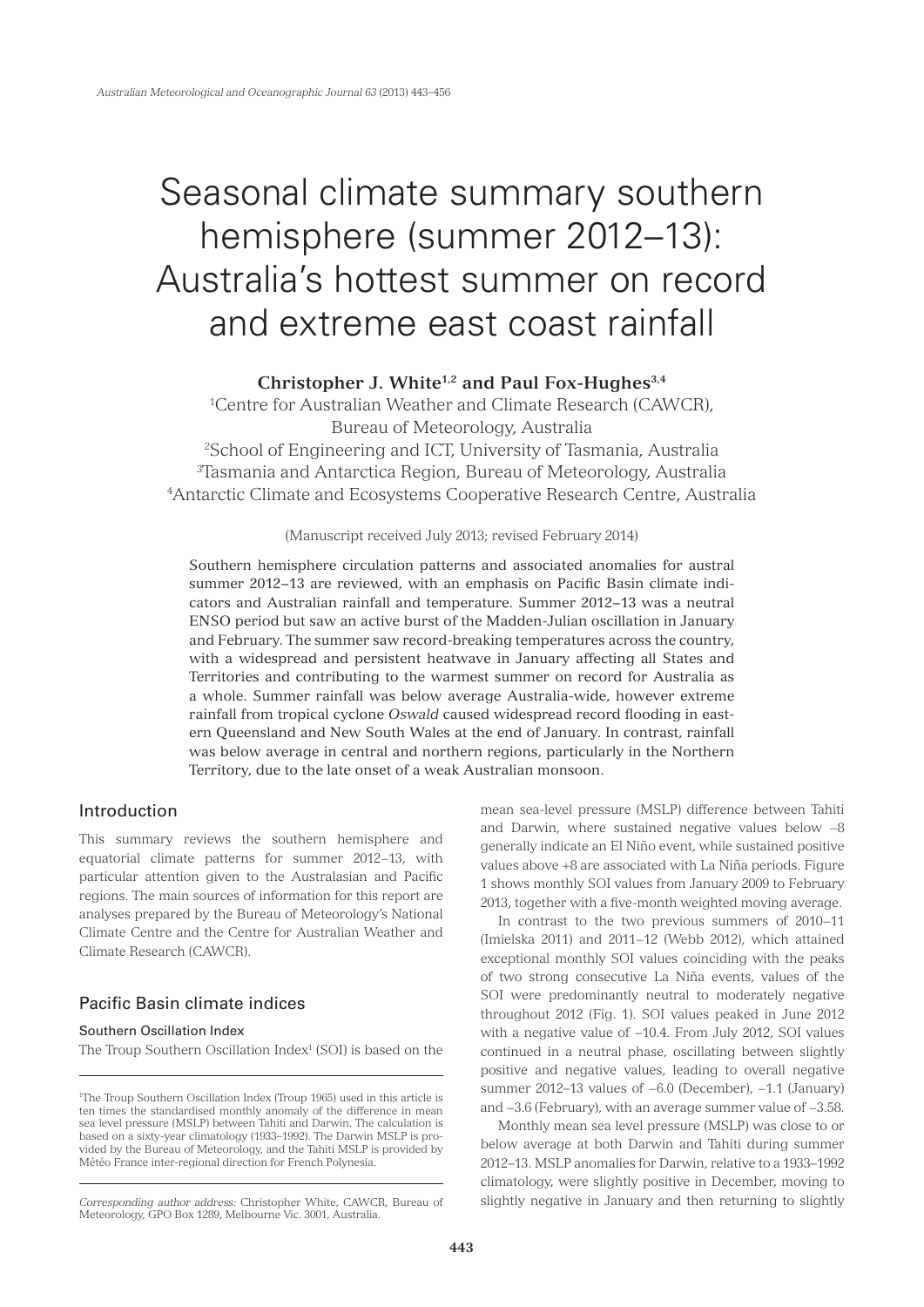Fig. 1. Southern Oscillation Index, from January 2009 to February 2013, together with a five-month binomially weighted moving average. Means and standard deviations used in the computation of the SOI are based on the period 1933–1992.



positive again in February. MSLP anomalies were negative at Tahiti throughout the summer, although anomalies were generally weak, indicating that Tahiti's MSLP had a marginally greater influence on the negative SOI values than Darwin. Monthly MSLP anomalies for Darwin were +0.3, −0.6 and +0.7 hPa for December, January and February respectively, and at Tahiti were −0.9, −0.9 and −0.1 hPa (not shown).

## Composite multivariate ENSO indices

Composite multivariate El Niño–Southern Oscillation (ENSO) indices are often regarded as more complete indicators of ENSO activity than those based solely on one variable, such as MSLP or sea surface temperature (SST), as they bring several atmospheric and oceanic parameters together.

The 5VAR2 index is one such multivariate ENSO index (Kuleshov et al. 2009), calculated as the standardised amplitude of the first principal component of monthly Darwin and Tahiti MSLP<sup>3</sup> and monthly NINO3, NINO3.4 and NINO4 SST4 . Following two years of negative 5VAR values associated with the 2010–11 and 2011–12 La Niña events (Fig. 2), 5VAR values rose through autumn (Martin 2013) and winter (Pepler 2013) 2012, peaking in August with a moderate value of +1.0. The 5VAR values then fell, reaching and maintaining slightly negative neutral values throughout summer 2012–13 of −0.12, −0.15 and −0.12 for December, January and February respectively, with an overall summer average of −0.13.

Another multivariate index is the US Climate Diagnostics

Fig. 2. 5VAR composite standardised monthly ENSO index from January 2009 to February 2013, together with a weighted three-month moving average. See text for details.



Center's Multivariate ENSO Index (MEI)<sup>5</sup>, which is derived from a number of atmospheric and oceanic parameters, calculated as a two-month mean and where large negative (positive) anomalies are usually associated with La Niña (El Niño) events. The December–January (+0.042) and January– February (−0.163) MEI values show a slight decreasing trend following a peak in June–July 2012 of +1.139 (not shown), similar to that of the 5VAR index (Fig. 2) and consistent with neutral ENSO conditions.

## Outgoing long-wave radiation

Outgoing long-wave radiation (OLR) over the equatorial Pacific Ocean is a good proxy of deep convection in the tropics, with decreases in OLR associated with increases in convection, and vice versa. Convection in the equatorial region, centred about the Date Line, is sensitive to changes in the Walker Circulation. Studies such as Hoerling et al. (1997) have shown that during La Niña events, OLR is generally increased (that is, convection is suppressed) along the equator, particularly along the equator near and west of the Date Line. During El Niño events the opposite is generally true with OLR typically reduced (that is, convection is enhanced), particularly near and east of the Date Line.

Standardised monthly anomalies<sup>6</sup> of OLR are computed by the Climate Prediction Center, Washington, over the equatorial Pacific region near the Date Line, ranging from 5°S to 5°N and 160°E to 160°W. Monthly standardised OLR anomalies for summer 2012–13 were +0.7, −0.2 and +0.1 for December, January and February respectively. This shows that convection was initially suppressed over this area in December but was near-neutral in January and February consistent with neutral ENSO conditions indicated by the

<sup>2</sup> ENSO 5VAR was developed at the Bureau's National Climate Centre and is described in Kuleshov et al. 2009. The principal component analysis and standardisation of this ENSO index is performed over the period 1950–1999.

<sup>3</sup> MSLP data obtained from www.bom.gov.au/climate/current/soihtm1. shtml. As previously mentioned, the Tahiti MSLP data are provided by Météo France inter-regional direction for French Polynesia.

<sup>4</sup> SST indices obtained from ftp://ftp.cpc.ncep.noaa.gov/wd52dg/data/indices/sstoi.indices

<sup>5</sup> Multivariate ENSO Index obtained from www.esrl.noaa.gov/psd/people/ klaus.wolter/MEI/table.html. The MEI is a standardised anomaly index described in Wolter and Timlin (1993, 1998).

<sup>6</sup> Standardised monthly OLR anomalies are obtained from www.cpc.ncep. noaa.gov/data/indices/olr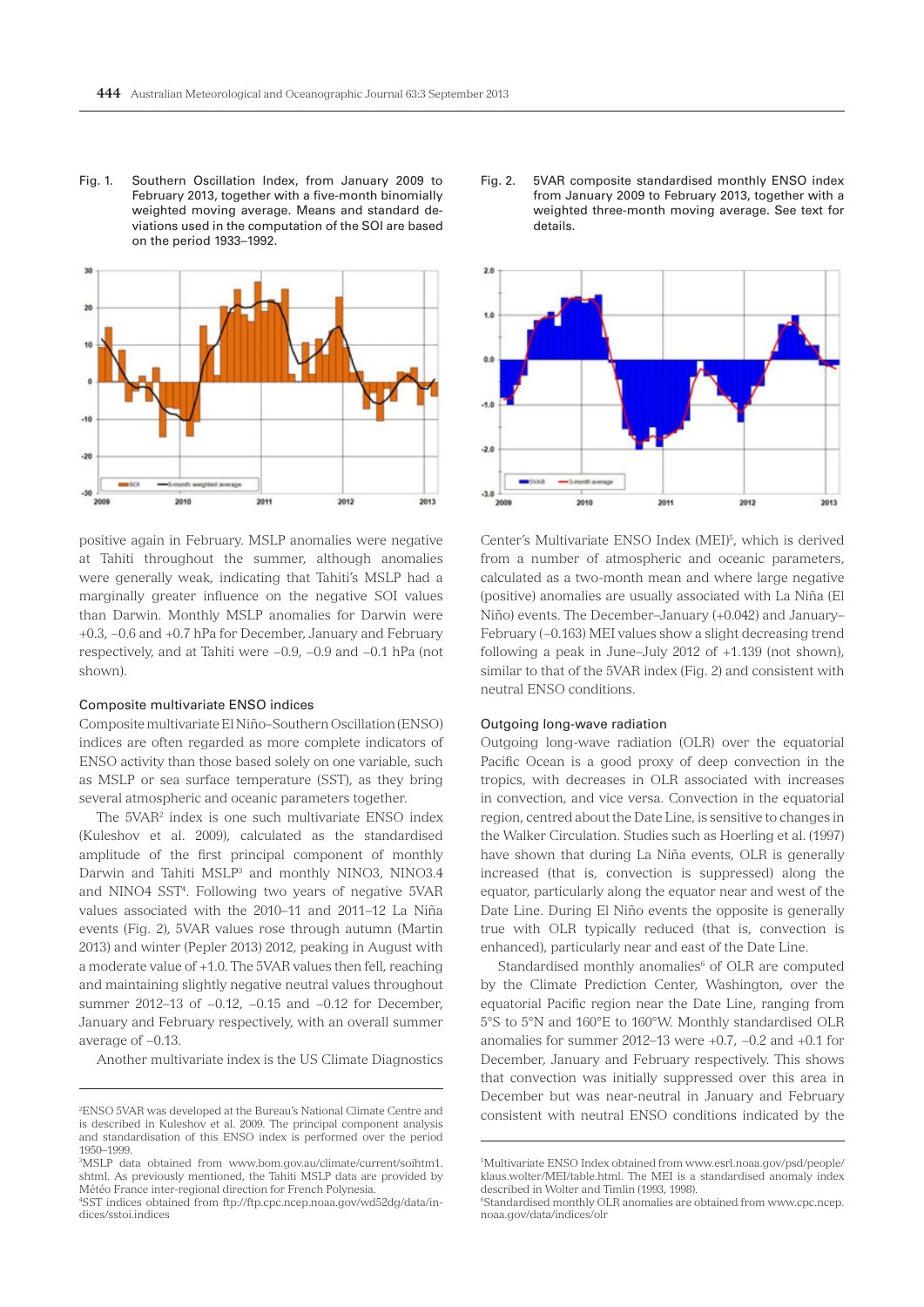

Fig. 3. OLR anomalies for summer 2012–13 (W m−2) with respect to a base period of 1979–2000. The mapped region extends from 40°S to 40°N and from 70°E to 180°E.

Fig. 4. Phase-space representation of the MJO index (Wheeler and Hendon 2004) for summer 2012−13. Daily values are shown with December in green, January in blue and February in red. The eight MJO phases and corresponding approximate locations of the nearequatorial enhanced convective signal are labelled. Strong MJO activity is associated with daily values outside the unit circle.



5VAR index above.

Figure 3 shows the spatial pattern of seasonal OLR anomalies across the Asia-Pacific tropics for summer 2012–13. Strongly negative OLR anomalies were evident over much of Western Australia during the summer, and, to a lesser degree, a small area over eastern Australia. This

Fig. 5. Time-longitude section of daily-averaged OLR anomalies, averaged for 15ºS to 15ºN, for the period October 2012 through to February 2013. Anomalies are with respect to a base period of 1979–2010.



was correlated with above average to very much above average rainfall deciles across northwestern Western Australia (discussed later). In contrast, an area of positive OLR anomalies extended over northern Queensland and the Northern Territory during the summer, associated with average to below average rainfall deciles in this region (also discussed later). Weak positive OLR anomalies were evident along the equator between 160°E and 180°E, consistent with the monthly standardised anomalies discussed above. Similarly, strong negative OLR anomalies in the eastern Indian Ocean were analogous with a continued decline in the positive phase of the Indian Ocean Dipole that peaked in September 2012 (Reid 2013).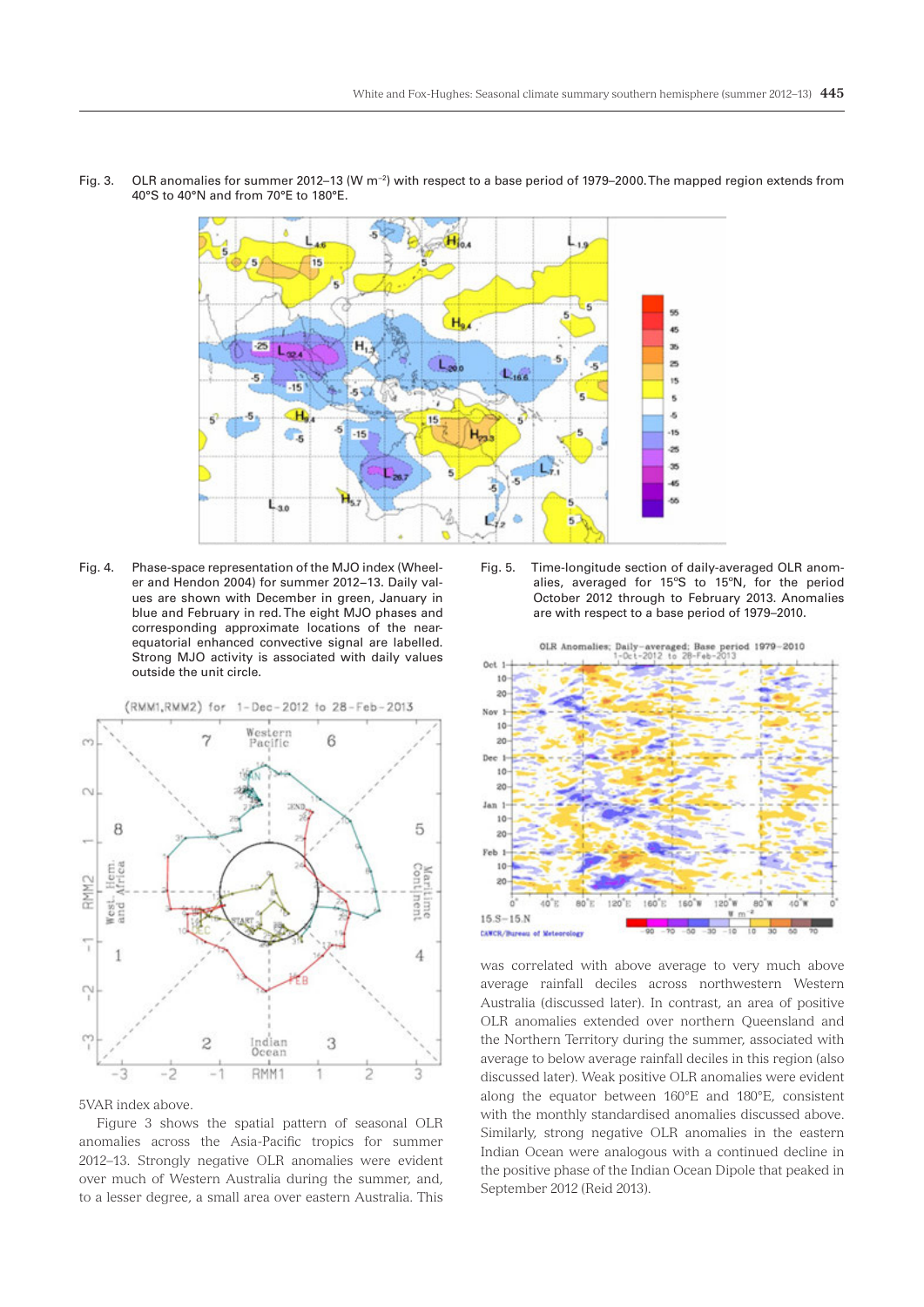Fig. 6. SST anomalies for summer 2012–13 (°C).



# Madden-Julian Oscillation

The Madden-Julian Oscillation (MJO) is an important driver of atmospheric variability on the intra-seasonal timescale. When strong, the MJO is visible as a tropical atmospheric anomaly that develops in the Indian Ocean and propagates eastwards into the Pacific Ocean (Zhang 2005, Donald et al. 2006), taking approximately 30 to 60 days to reach the western Pacific and with a frequency of six to twelve events per year. During austral summer, the convective variability of the MJO is typically strongest in the northern hemisphere and impacts over Australia are generally weakened (e.g. Wheeler et al. 2009). A description of the real-time Multivariate MJO (RMM) index and the associated phases can be found in Wheeler and Hendon (2004). The phase-space diagram of the RMM index for summer 2012–13 is shown in Fig. 4, with the evolution of tropical OLR convection anomalies along the equator shown in Fig. 5.

The MJO was active for much of summer 2012–13. The MJO showed some activity in the middle of December (phase one) but weakened after a few days of activity. It remained largely inactive until the end of December where it started to show some activity in the Indian Ocean (phase three). However, it was not until 4 January that there was a burst of activity as the MJO strengthened and moved eastwards through the Maritime Continent (phases four and five) and into the Western Pacific (phases six and seven), peaking on 14 January<sup>7</sup>. The MJO decreased in strength as it progressed through the Western Pacific (phase seven) in the second half of January before strengthening again between 29 January and 3 February as it entered the western hemisphere (phase eight into phase one). The MJO then weakened for the next week (phase one), but became more active again from

7 February and remained active as it moved through phases one to four until 22 February. As it entered phase five on 23 February, it weakened before increasing in strength again in the Western Pacific after 25 February (phase six). The MJO remained active at the end of February.

The progress of the MJO through summer 2012–13 can also be tracked in the OLR anomaly time-longitude section (Fig. 5). The negative OLR anomalies from late December and into January between approximately 50°E and the Date Line correspond with the first active burst of the MJO as it moved from the Indian Ocean across the Maritime Continent and into the Western Pacific. The second burst of the MJO can be seen in the negative OLR anomalies between approximately 80°E and 160°E in February as it moved through the western hemisphere, the Indian Ocean and into the Maritime Continent.

# Oceanic patterns

## Sea-surface temperatures

Global SST anomalies for summer 2012–13 are shown in Fig. 6. In the equatorial Pacific Ocean, weak negative anomalies in the east and warm anomalies further west are suggestive of a La Niña pattern, but are not sufficiently strong to represent a clear signal of anything but neutral conditions, which is analogous with the 5VAR index (Fig. 2) for the season. Elsewhere in the Pacific, anomalies are largely positive, apart from a broad ring around the coastal north Pacific and a band of generally negative weak anomalies across the central south Pacific near 30°S.

SSTs in the tropical Indian Ocean were uniformly positive. The only significant area of negative anomaly in the Indian Ocean as a whole was to be found south of about 30°S between roughly 45°E and 85°E. The North Atlantic Ocean was again very largely characterised by anomalous warmth, particularly in areas of the far north. Sea surface

The amplitude of the MJO is measured by  $(RMM1<sup>2</sup> + RMM2<sup>2</sup>)$  <sup>1/2</sup>, where RMM1 and RMM2 are described by Wheeler and Hendon (2004). Records began in June 1974.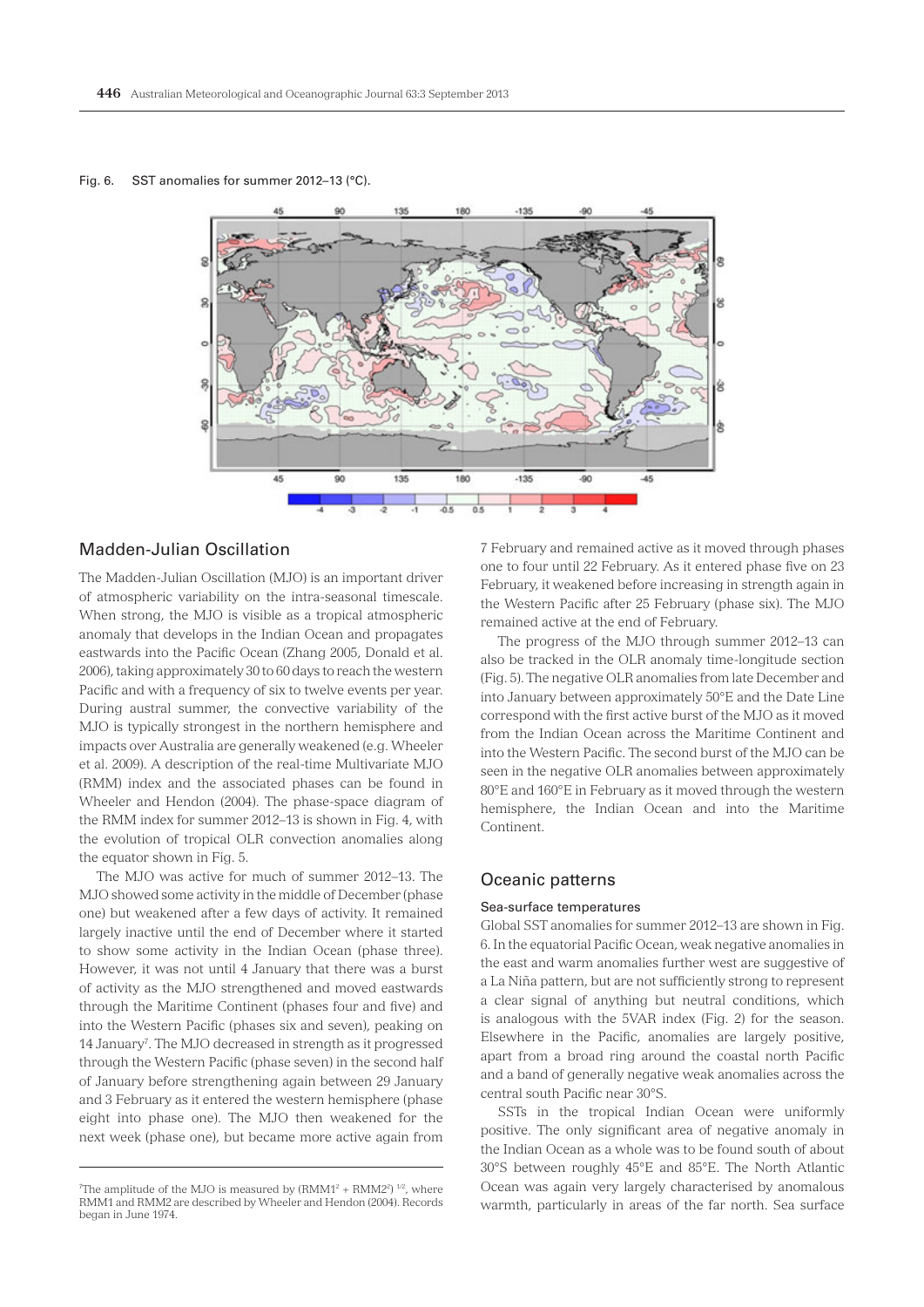Fig. 7. Time-longitude section of the monthly anomalous depth of the 20 °C isotherm at the equator (2ºS to 2ºN) for January 2009 to February 2013. (Plot obtained from the TAO Project Office)



temperature anomalies in the vicinity of Australia were generally positive. In particular, near-coastal waters off the northwest and southern coasts experienced anomalies of  $+2$  to  $+3$  °C during the summer.

#### Subsurface patterns

The 20 °C isotherm along the equator (2°S to 2°N) corresponds well with the depth of the equatorial thermocline separating warm surface water from colder deep ocean water. Anomalies in the depth of the 20 °C isotherm indicate the presence of warmer (greater depth) or colder (lesser depth) water than is normal. These indicators can be a useful guide to subsequent changes in corresponding SSTs, pointing, for example, to the presence or potential for upwelling of cold water and to the likelihood of El Niño or La Niña conditions developing.

Figure 7 presents a Hovmöller diagram of the 20 °C isotherm depth anomaly for the period January 2009 to February 2013, using NOAA TAO/TRITON data<sup>8</sup>. The strong La Niña of summer 2010–2011 (Imielska 2011) is clearly evident as a pattern of an anomalously deep 20 °C isotherm in the western Pacific and correspondingly shallow 20 °C isotherm in the eastern equatorial Pacific. Similarly, a weaker

Fig. 8. Four-month November 2012 to February 2013 sequence of vertical sea subsurface temperature anomalies at the equator for the Pacific Ocean. The contour interval is 0.5 °C. (Plot obtained from CAWCR).



La Niña is discernable during the summer of 2011–2012 (Webb 2012). By the end of autumn 2012 La Niña conditions had dissipated (Martin 2013) and summer 2012–13 saw a continuation of the neutral conditions that had dominated the equatorial Pacific since mid-2012 (Pepler 2013, Reid 2013), with no region of broadscale up- or down-welling evident.

Monthly cross-sections of equatorial Pacific sea temperatures between November 2012 and February 2013 (Fig. 8) show the development in December of a pool of subsurface cold water east of the date line. The cold pool expanded and intensified somewhat in December, approaching the surface of the equatorial eastern Pacific before weakening in February. Conditions in the western Pacific were generally weakly warmer than normal during summer 2012–13.

# Atmospheric patterns

#### Surface analyses

The southern hemisphere MSLP pattern for summer 2012– 13 is given in Fig. 9, with the corresponding anomaly pattern in Fig. 10, the latter having been calculated from a 1979– 2000 base climatology. Grey shading in Fig. 10 represents elevated areas, for which MSLP anomalies have not been calculated. At mid-latitudes, during summer 2012–13 the subtropical ridge was interrupted only by the presence of the continental landmasses of Australia, Africa and, particularly, South America, as is climatologically normal for the time of year. High pressure centres were located in the east Pacific near 100°W, central Atlantic near 15°W and Indian Ocean near 90°E. The subtropical ridge was, in fact, close to its

<sup>8</sup> Hovmöller plot obtained from www.pmel.noaa.gov/tao/jsdisplay/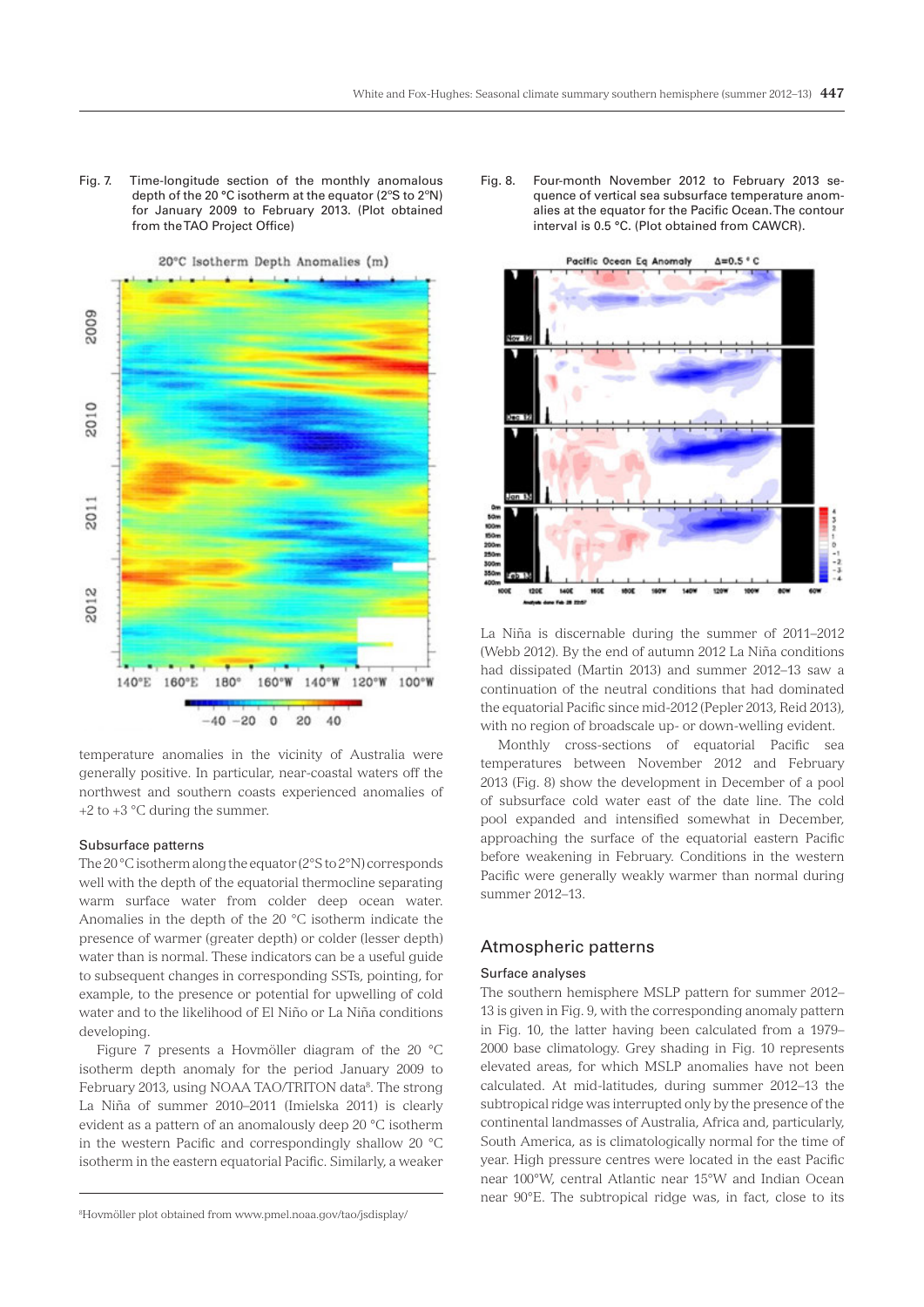

Fig. 11. Summer 2012−13 500 hPa mean geopotential height

(gpm).

Fig. 9. Summer 2012–13 MSLP (hPa). The contour interval is 5 hPa.

## Fig. 10. Summer 2012–13 MSLP anomalies (hPa), from a 1979–2000 climatology.



Fig. 12. Summer 2012−13 500 hPa mean geopotential height anomalies (gpm), from a 1979–2000 climatology.



climatological norm, with higher than average pressure only immediately to the west and east of New Zealand (Fig. 10). The circumpolar trough was characterised by deeper than average low centres of 985 hPa near 0°E and 45°E, representing anomalies of −6.18 and −5.08 hPa respectively. Near 90°W, west of Drake Passage, the circumpolar trough was weaker than normal, with an MSLP anomaly of +5.87 hPa.

The lack of a strong pattern in the three-monthly mean and anomaly charts is due largely to a switch between SAM modes during the period (discussed below). In December, anomalous high pressure ringed the Antarctic continent, with anomalous low pressure to the north (not shown). This pattern began to break down in January, and by February had reversed to one of anomalously low circumpolar MSLP with a weaker belt of anomalously high pressure in the midlatitudes.



#### Mid-tropospheric analyses

The 500 hPa geopotential height field gives an indication of the steering of mid-latitude surface pressure systems. The mean 500 hPa geopotential height for summer 2012–13 is shown in Fig. 11, with the corresponding anomaly field in Fig. 12. At mid-latitudes, the height field is broadly zonal. Troughs are evident at higher latitudes near 60°E, 120°E, and 130°W, with a broad trough straddling the Greenwich Meridian. Circumpolar anomalies reflect those at the surface (Fig. 10), with negative anomalies near 30°W, 60°E and south of Australia near 135°E, with a strong positive anomaly near 90°W. In the mid-latitudes, the most significant feature of the anomaly field was a positive anomaly to the east of New Zealand near 165°W. The relative positions of this positive anomaly and the negative anomaly to the south of Australia ensured that the 500 hPa pattern was favourable for steering surface synoptic pressure systems in a southeasterly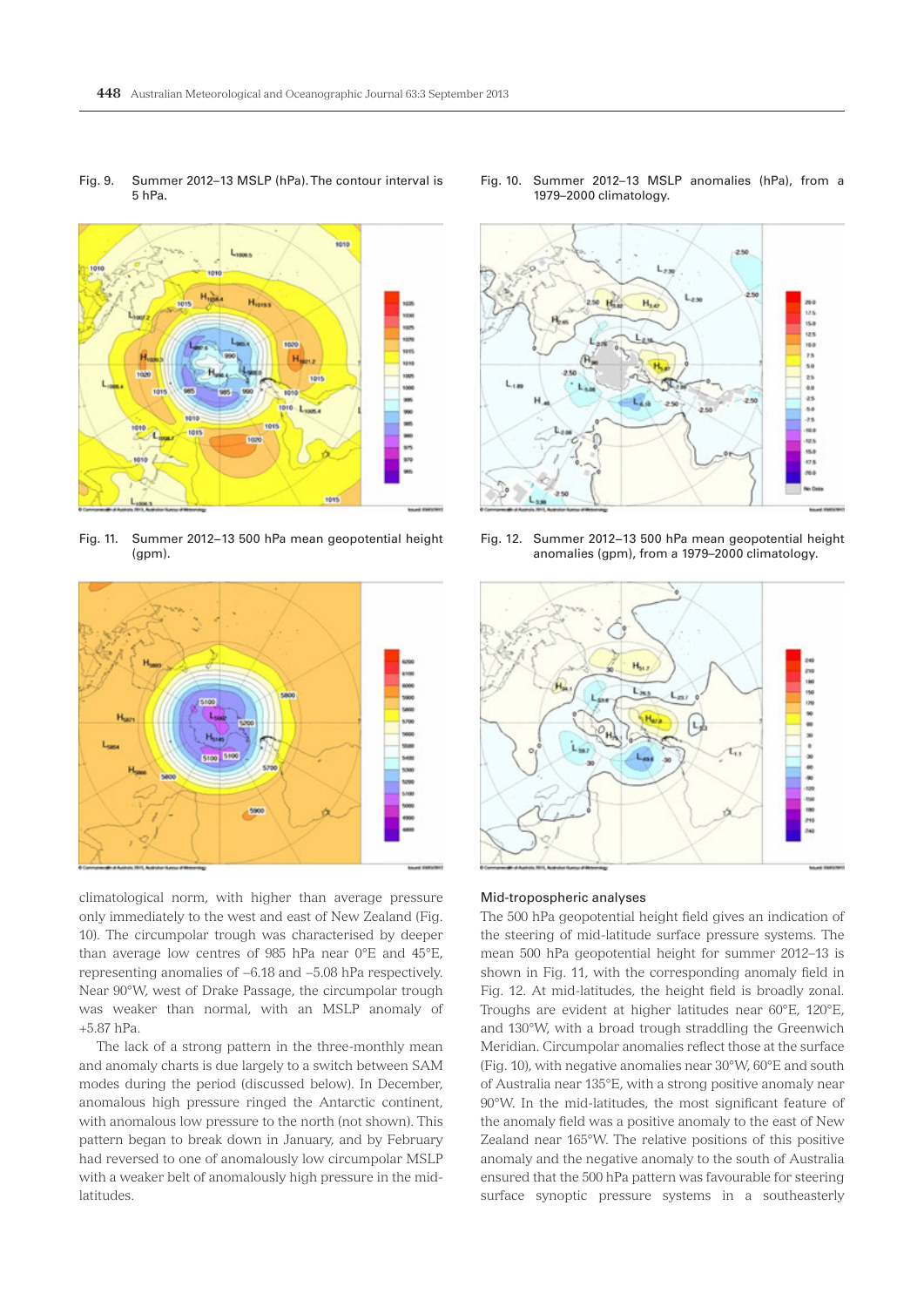Fig. 13. Mean southern hemisphere blocking index (BI) anomaly (m s−1) for summer 2012–13 (solid blue line). Dashed blue line shows the corresponding absolute BI (m s−1) for the season. The horizontal axis shows degrees east of the Greenwich meridian. (Plot obtained from CAWCR).



direction over southeastern Australia, thus contributing to a difficult fire weather season in that region.

#### Southern Annular Mode

The Southern Annular Mode (SAM) or Antarctic Oscillation (AAO) is the approximately meridional (or north–south) oscillation of mass between the southern hemisphere midlatitudes and polar regions. SAM can be detected through the depth of the troposphere via a number of parameters, including surface pressure. A positive (negative) SAM index corresponds to increased (decreased) air mass over the southern hemisphere mid-latitudes, and decreased (increased) mass over high southern latitudes, with a poleward contraction (equatorward expansion) of midlatitude westerly winds. The NOAA Climate Prediction Centre routinely monitors the SAM, producing a standardised monthly SAM index<sup>9</sup>. During summer 2012–13, the SAM index switched from a negative to positive phase. In December, the index was −0.76, in January 2013 +0.07 and in February +0.72. The seasonal average value of +0.03 does not, therefore, tell the full story of the index during the summer, however, the change in SAM index as noted above does account for a seasonally weak MSLP anomaly signal.

## Blocking

The Tasman Sea and southwest Pacific Ocean to the immediate east of Australia is recognised as the southern hemisphere region most susceptible to the formation of atmospheric blocks (Risbey et al. 2009). These features have a significant impact on southern Australian rainfall. The Blocking Index (BI) is given by:

 $BI = 0.5 [(u_{25} + u_{30}) - (u_{40} + 2u_{45} + u_{50}) + (u_{55} + u_{60})]$ 

where  $u_x$  is the westerly component of the 500 hPa wind at latitude *x*. BI is an indicator of the relative strength of 500 hPa mid-latitude (40°S to 50°S) westerly flow in comparison to subtropical (25°S to 30°S) and higher latitude (55°S to 60°S) flow. Positive values are most frequently associated with split flow in the mid-latitude westerlies and blocking around 45°S.

Figure 13 shows the BI for each 2.5° longitude interval averaged over the summer 2012–13 period, together with anomalies from the long term mean. Positive BI anomalies are evident in several regions around the globe during this period: between 10°E and 110°E, 170°E and 200°E (160°W), and 230°E (130°W) to 290°E (70°W). However, it was only the second of these for which the BI was positive on average over the southern summer, consistent with evidence of split flow near the date line in the 500 hPa geopotential height anomaly field (Fig. 12).

## Winds

Figures 14 and 15 display anomalies from the 22 year NCEP II climatology of 850 hPa and 200 hPa winds over summer 2012–13. Anti-cyclonic anomalies in the 850 hPa plot to the east of New Zealand and west of Drake Passage correspond to anomalies of high pressure in MSLP (Fig. 10). The slight onshore anomaly over the Queensland and northern New South Wales coasts is consistent with the heavy rainfall events experienced in those areas (discussed later). Similarly, an easterly offshore anomaly over northwestern Australia reflects the delayed monsoon that played a prominent role in the extreme temperatures experienced over the continent during the summer (also discussed later). In monthly charts (not shown), a slight westerly anomaly is evident in midlatitudes and easterly anomaly at higher latitudes, reversing in February, indicative of the switch in SAM mode. In the three-monthly mean chart, however, these influences have largely cancelled each other. Similarly, there is little clear signal evident in the 200 hPa anomaly, consistent with both the switch in SAM mode and the neutral ENSO conditions in the Pacific Ocean (see earlier sections).

# Australian region

## Rainfall

Rainfall totals (Fig. 16) and deciles (Fig. 17) show that much of southern, central and northern Australia was drier than normal during summer 2012–13, receiving average to below average rainfall, with some areas—notably around Darwin, Kakadu and Arnhem Land in the Northern Territory—seeing very much below average rainfall totals. Conversely, large areas of Western Australia saw above average to very much above average rainfall during the summer. Similarly, coastal and inland regions of eastern Queensland and New South Wales experienced very much above average rainfall totals for the season, produced by very heavy rainfall at the end of January 2013 as a result of the former category 1 tropical cyclone *Oswald* (see Special Climate Statement 44, Bureau of Meteorology 2013a).

<sup>9</sup> For more information on the SAM index from the Climate Prediction Center (NOAA), see www.cpc.ncep.noaa.gov/products/precip/CWlink/ daily\_ao\_index/aao/aao.shtml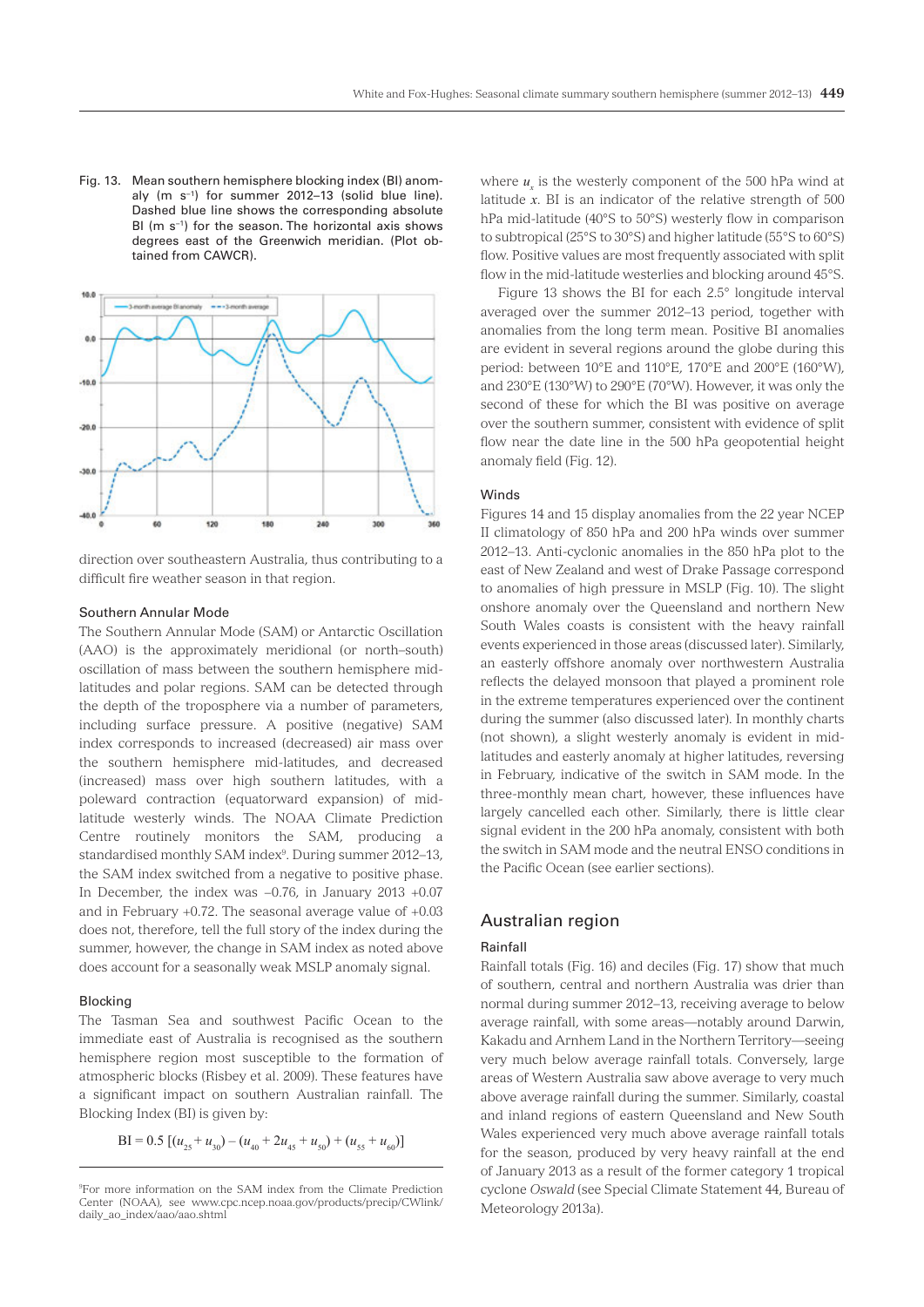

Fig. 14. Summer 2012–13 850 hPa vector wind anomalies (m s−1).

Fig. 15. Summer 2012–13 200 hPa vector wind anomalies (m s−1).



When averaged across Australia, summer 2012–13 rainfall was below average (-13 per cent) and the 36th driest summer from 113 years of record (Table 1). The national area-averaged total for the season was particularly influenced by the significantly drier conditions observed in the north of the country where the highest summer rainfall totals typically occur. The late onset of a weak Australian monsoon—typically the monsoon starts around the last week in December but this season the onset was not until 17 January—influenced the drier than normal summer rainfall totals over much of the Northern Territory. The observed positive OLR anomalies (Fig. 3) provide evidence of the reduced cloudiness in this region. Many sites across the Northern Territory saw their driest December on record, attributable to the lack of monsoon rainfall, which contributed to the 18th driest summer on record. However, the national area-average masks the spatial variance across the country, with South Australia recording below average rainfall of −59 per cent and, conversely, Western Australia receiving above average rainfall of +20 per cent for the summer. All other States and Territories observed below average rainfall totals including Queensland (−20 per cent) and New South Wales (−3 per cent), despite the very much above average rainfall deciles in eastern regions (Fig. 17). The higher than normal rainfall totals evident across much of northwestern Western Australia were correlated with the strongly negative OLR anomalies evident over much of the

region (Fig. 3). The influence of ENSO on Australian summer 2012–13 rainfall was minimal, with neutral ENSO conditions reached in spring 2012 following near El Niño conditions in winter (Reid 2013), which were then sustained throughout the summer (Fig. 2).

Several notable heavy rainfall events significantly contributed to the wetter than normal conditions in Western Australia and coastal areas of Queensland and New South Wales (Fig. 17), producing most of the highest daily rainfall totals of the summer (Table 1). Although 2012–13 was below average for the number of tropical cyclone formations, four tropical cyclones significantly affected the Australian region in summer 2012–13. Three of these, tropical cyclone *Oswald*, tropical cyclone *Peta* in January and severe tropical cyclone *Rusty* in February made landfall in Australia, and a fourth, severe tropical cyclone *Narelle*, stayed offshore but affected northern Western Australia. Although a relatively weak category 1 storm, tropical cyclone *Oswald* produced heavy rainfall and major flooding at the end of January 2013 after it crossed the northern Queensland coast several times between 19 and 22 January and then tracked southwards for several days just inland from the Queensland coast (see Special Climate Statement 44, Bureau of Meteorology 2013a). Tropical cyclone *Oswald* produced exceptional daily rainfall totals including 653.0 mm at Numinbah in Queensland and 444.0 mm at Chillingham in New South Wales on 28 January (Table 1) and broke numerous single- and multi-day rainfall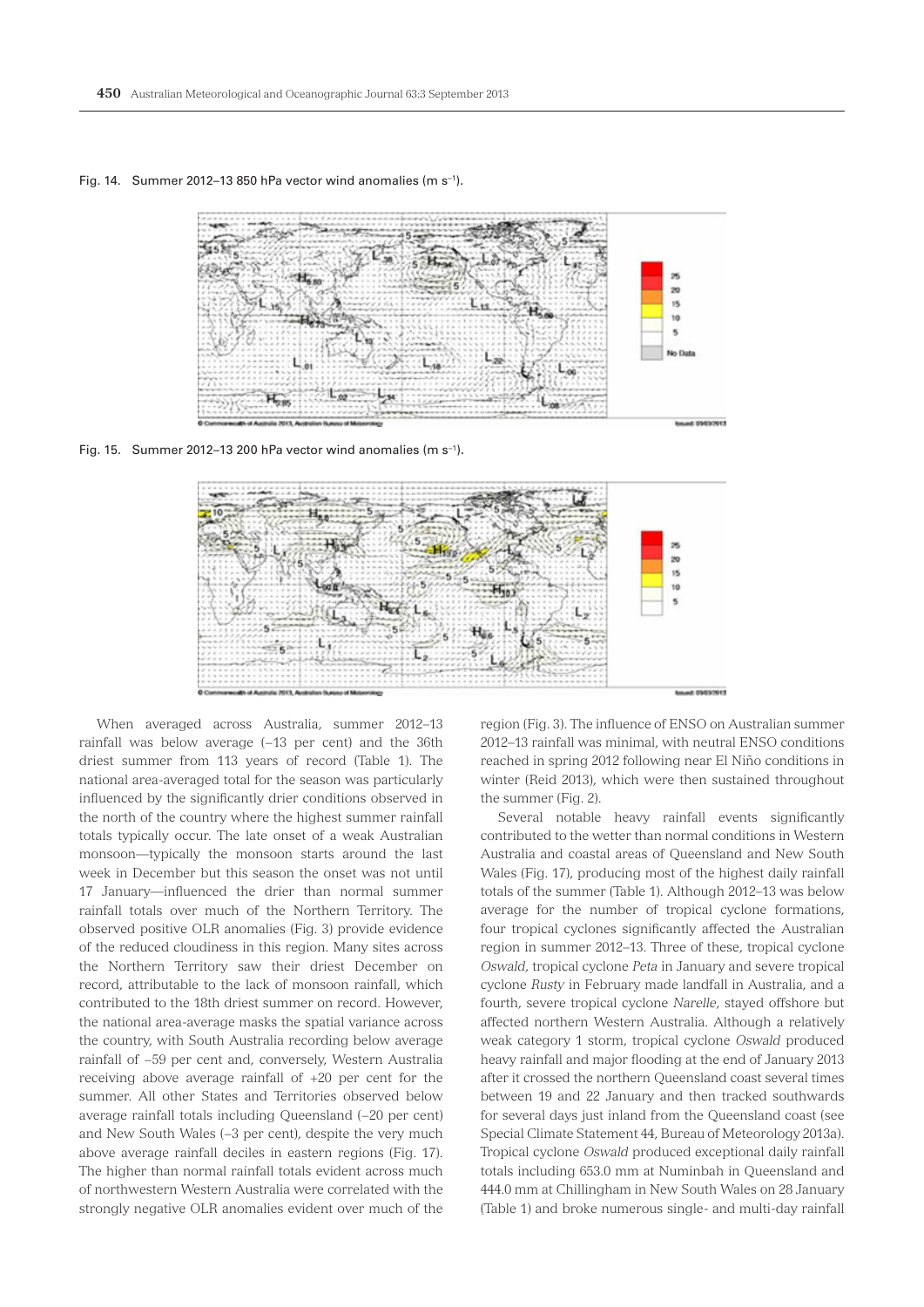

Fig. 16. Summer 2012–13 rainfall totals (mm) for Australia. Fig. 17. Summer 2012–13 rainfall deciles for Australia.

Fig. 18. Summer 2012–13 maximum temperature anomalies (°C).



Fig. 20. Summer 2012–13 minimum temperature anomalies  $(^{\circ}C)$ .





Fig. 19. Summer 2012–13 maximum temperature deciles.



Fig. 21. Summer 2012–13 minimum temperature deciles.



\*Figures 16 to 21 produced by the National Climate Centre, Australian Bureau of Meteorology using the Australian Water Availability Project (AWAP) analysis (Jones et al. 2009). Anomalies are with respect to a 1961–1990 normal. For stations with insufficient data within this period, a normal was estimated using gridded climatologies. Decile ranges are based on grid-point values over the summers 1911–12 to 2011–12 (temperature) or 1900–01 to 2011–12 (rainfall).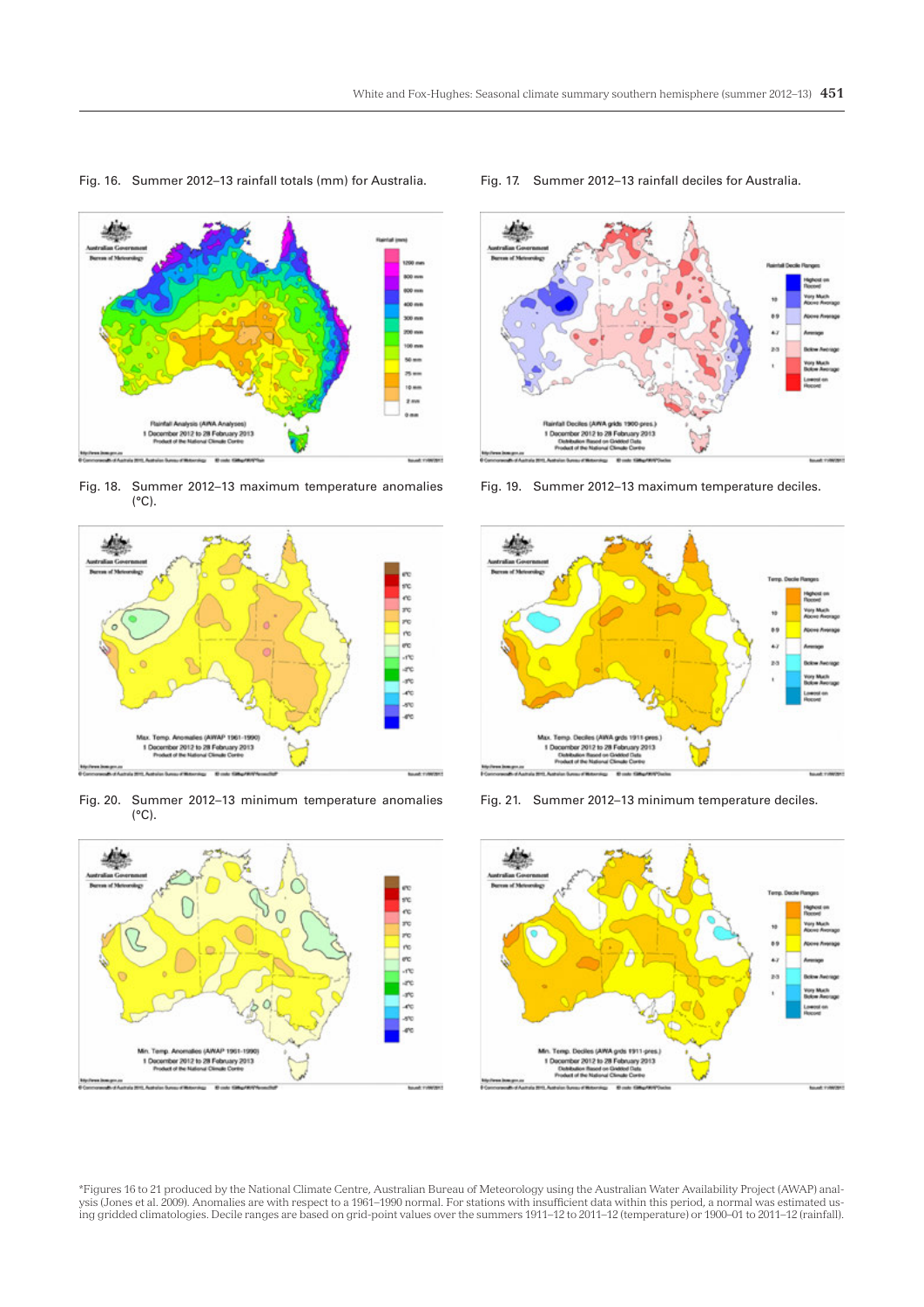| Region             | Highest seasonal<br>total (mm)      | Lowest seasonal<br>total (mm)       |                                                         | Area-averaged<br>rainfall (mm) | Rank of area-<br>averaged<br>rainfall | % difference<br>from mean |
|--------------------|-------------------------------------|-------------------------------------|---------------------------------------------------------|--------------------------------|---------------------------------------|---------------------------|
| Australia          | 2200.0 at Spring-<br>brook TM (OLD) | 0.0 at Macumba<br>(SA)              | 653.0 at Numinbah<br>(QLD), 28 January                  | 180                            | 36                                    | $-13%$                    |
| Queensland         | 2200.0 at<br>Springbrook TM         | 8.6 at Bedourie<br>Police Station   | 653.0 at Numin-<br>bah, 28 January                      | 259                            | 28                                    | $-20\%$                   |
| New South Wales    | 1792.8 at Yarras<br>(Mount Seaview) | 11.5 at Hungerford<br>(Willara)     | 444.0 at Chilling-<br>ham (Limpin-<br>wood), 28 January | 166                            | 68                                    | $-3\%$                    |
| Victoria           | 341.8 at Mount<br>Hotham            | 11.0 at Nulkwyne<br>Kiamal          | 136.0 at Dellickno-<br>ra, 29 January                   | 84                             | 28                                    | $-29%$                    |
| Tasmania           | 603.8 at Mount<br>Read*             | 49.9 at Hobart<br>Botanical Gardens | 69.0 at Wynyard<br>Airport, 15 De-<br>cember            | 184                            | 20                                    | $-24\%$                   |
| South Australia    | 105.6 at Peterbor-<br>ough          | 0.0 at Macumba                      | 58.0 at Peterbor-<br>ough (Amelia),<br>22 February      | 25                             | 17                                    | $-59\%$                   |
| Western Australia  | 949.8 at Country<br>Downs           | 12.4 at Sand-<br>springs            | 263.4 at Bamboo<br>Creek, 28 February                   | 178                            | 87                                    | $+20%$                    |
| Northern Territory | 932.4 at Geriatric<br>Park          | 7.0 at Andado                       | 170.6 at Berrimah<br>Research Farm.<br>12 February      | 222                            | 18                                    | $-30\%$                   |

Table 1. Summary of the seasonal rainfall ranks and extremes on a national and State basis for summer 2012–13. The ranking in the 2nd last column goes from 1 (lowest) to 113 (highest) and is calculated over the years 1900–2012.

\*Four days missing data.

Table 2. Percentage areas in different categories for summer 2012–13 rainfall. 'Severe deficiency' denotes rainfall at or below the 5th percentile. Areas in 'decile 1' include those in 'severe deficiency', which in turn include those which are 'lowest on record'. Areas in 'decile 10' include those which are 'highest on record'. Percentage areas of highest and lowest on record are given to two decimal places because of the small quantities involved; other percentage areas to one decimal place.

| Region             | Lowest on record | Severe deficiency | Decile 1 | Decile 10 | Highest on record |
|--------------------|------------------|-------------------|----------|-----------|-------------------|
| Australia          | 0.15             | 2.0               | 7.4      | 6.2       | 0.77              |
| Queensland         | 0.16             | 3.4               | 13.3     | 6.9       | 0.04              |
| New South Wales    | 0.00             | 1.1               | 7.1      | 8.3       | 0.16              |
| Victoria           | 1.07             | 4.8               | 12.6     | 0.0       | 0.00              |
| Tasmania           | 0.00             | 0.0               | 7.1      | 0.0       | 0.00              |
| South Australia    | 0.00             | 1.2               | 7.3      | 0.0       | 0.00              |
| Western Australia  | 0.00             | 0.0               | 1.0      | 11.3      | 2.29              |
| Northern Territory | 0.46             | 4.8               | 11.2     | 0.0       | 0.00              |

records across the region (Special Climate Statement 44, Bureau of Meteorology 2013a). Tropical cyclone *Oswald* caused widespread flooding across Queensland and New South Wales, most notably in the Burnett catchment in Queensland and the Clarence catchment in northern New South Wales, both of which reached record flood peaks. Tropical cyclone *Oswald* also created coastal storm surges and high waves, as well as a number of tornadoes, particularly in the Bundaberg area. A storm surge of around 0.5 m above normal tide levels was observed at several points along the Queensland and New South Wales coast, with 0.59 m observed at Tweed Heads, while offshore waves exceeding 12 m were observed off Coffs Harbour. Significant coastal erosion and some inundation of foreshore areas were also experienced.

Severe tropical cyclone *Narelle*, tropical cyclone *Peta*

and severe tropical cyclone *Rusty* contributed to the higher than normal rainfall totals in Western Australia during summer 2012–13 (Fig. 17). Although it did not make landfall in Australia, category 4 severe tropical cyclone *Narelle* produced thunderstorms across Western Australia as it tracked southwards approximately 300 km off the northern Western Australia coastline in early January, and pushed moist air into South Australia, providing some rainfall relief to the region. Category 1 tropical cyclone *Peta* made landfall on 23 January along the Pilbara coastline in Western Australia, and produced heavy rainfall and flooding in the region. Category 4 severe tropical cyclone *Rusty* had the biggest impact on Western Australia in summer 2012–13. A very slow moving system, severe tropical cyclone *Rusty* made landfall on 27 February approximately 100 km east of Port Hedland and produced high winds and heavy rainfall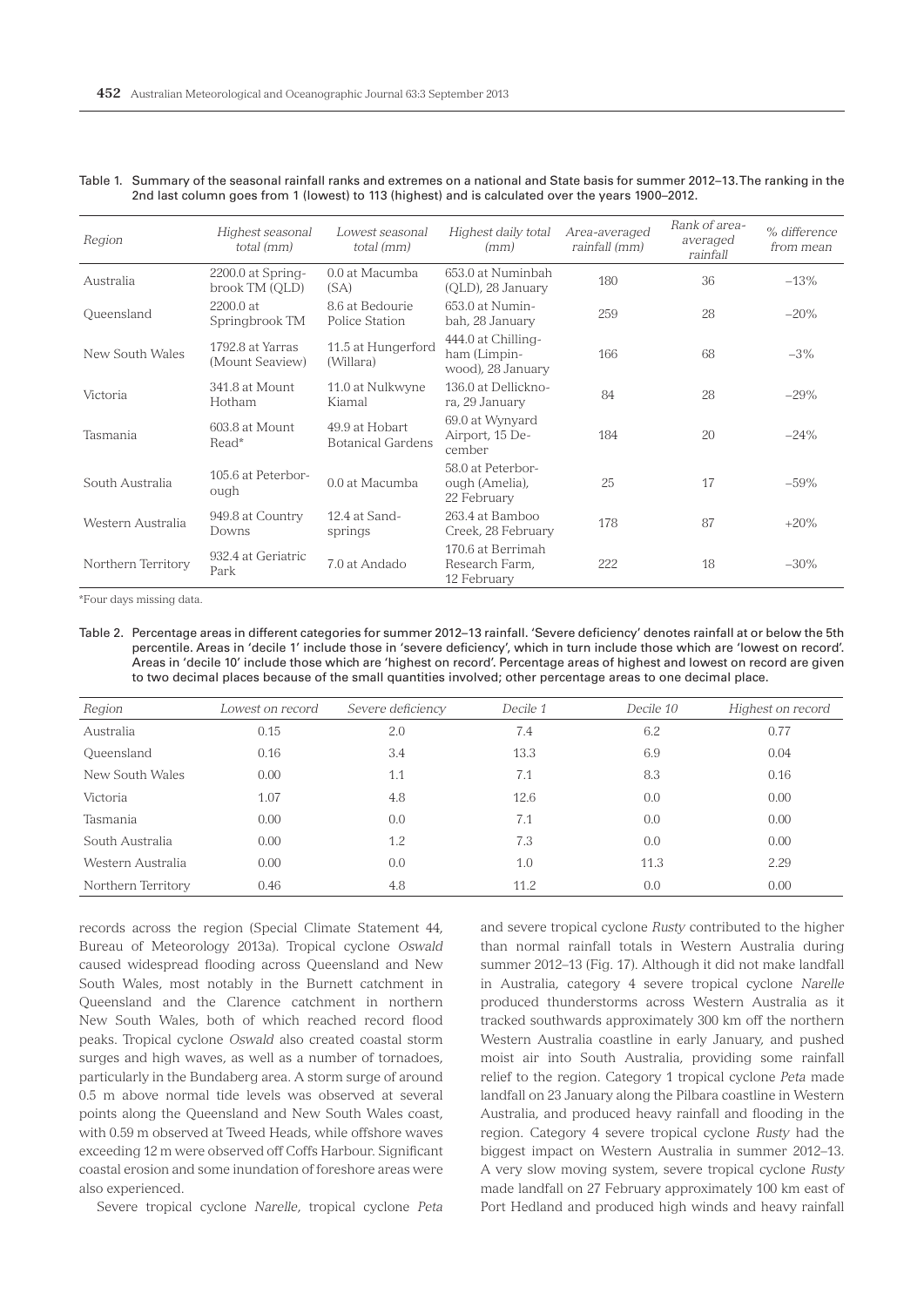| Table 3. Summary of the seasonal maximum temperature ranks and extremes on a national and State basis for summer 2012–13.      |  |
|--------------------------------------------------------------------------------------------------------------------------------|--|
| The ranking in the last column goes from 1 (lowest) to 103 (highest) and is calculated over the years 1910–2012 <sup>†</sup> . |  |

| Region             | Highest seasonal<br>mean maximum<br>$(^{\circ}C)$                   | Lowest seasonal<br>mean maximum<br>$(^{\circ}C)$ | Highest daily<br>maximum<br>temperature $(^{\circ}C)$                   | Lowest daily<br>maximum<br>temperature $(^{\circ}C)$ | Area-averaged<br>temperature<br>anomaly $(^{\circ}C)$ | Rank of area-<br>averaged<br>temperature<br>anomaly |
|--------------------|---------------------------------------------------------------------|--------------------------------------------------|-------------------------------------------------------------------------|------------------------------------------------------|-------------------------------------------------------|-----------------------------------------------------|
| Australia          | 41.4 at Urandangi 13.9 at Mount<br>Aerodrome (OLD) Wellington (TAS) |                                                  | 49.6 at Moomba<br>(SA), 12 January                                      | $-0.2$ at Mount<br>Baw Baw (VIC),<br>4 December      | $+1.44$                                               | 103                                                 |
| Oueensland         | 41.4 at Urandangi<br>Aerodrome                                      | 26.4 at Appletho-<br>rpe                         | 49.0 at Birdsville,<br>13 January                                       | 19.7 at<br>Toowoomba.<br>25 February                 | $+1.58$                                               | 100                                                 |
| New South Wales    | 37.8 at Wanaaring                                                   | 16.6 at Thredbo<br>(Top Station)                 | 48.6 at<br>Wanaaring,<br>12 January                                     | 3.0 at Charlotte<br>Pass, 28 February                | $+1.90$                                               | 97                                                  |
| Victoria           | 33.8 at Mildura                                                     | 16.2 at Mount<br>Hotham                          | 45.7 at<br>Yarrawonga,<br>5 January                                     | $-0.2$ at Mount<br>Baw Baw,<br>4 December            | $+1.77$                                               | 100                                                 |
| Tasmania           | 25.3 at Cressy                                                      | 13.9 at Mount<br>Wellington                      | 41.8 at Hobart.<br>4 January                                            | 2.4 at Mount<br>Wellington.<br>4 December            | $+1.09$                                               | 90                                                  |
| South Australia    | 39.8 at Moomba                                                      | 22.6 at Cape<br>Willoughby                       | 49.6 at Moomba.<br>12 January                                           | 13.9 at Mount<br>Lofty, 3 December                   | $+1.98$                                               | 102                                                 |
| Western Australia  | 40.5 at Emu Creek 23.5 at Albany                                    |                                                  | 49.0 at Leonora.<br>9 January                                           | 16.6 at Mount<br>Barker.<br>12 December              | $+0.95$                                               | 94                                                  |
| Northern Territory | 40.5at<br>Walunqurru                                                | 32.2 at McCluer<br>Island                        | 46.7 at Walungur-<br>ru, 9 January and<br>at Rabbit Flat,<br>25 January | 21.3 at Kulgera,<br>28 February                      | $+1.44$                                               | 102                                                 |

#### Table 4. Summary of the seasonal minimum temperature ranks and extremes on a national and State basis for summer 2012–13. The ranking in the last column goes from 1 (lowest) to 103 (highest) and is calculated over the years 1910–2012 $^{\rm t}$ .

| Region             | Highest seasonal<br>mean minimum<br>$(^{\circ}C)$    | Lowest seasonal<br>mean minimum<br>$(^{\circ}C)$ | Highest daily<br>minimum<br>temperature (°C)                                     | Lowest daily<br>minimum<br>temperature $(^{\circ}C)$          | Area-averaged<br>temperature<br>anomaly $(^{\circ}C)$ | Rank of area-<br>averaged<br>temperature<br>anomaly |
|--------------------|------------------------------------------------------|--------------------------------------------------|----------------------------------------------------------------------------------|---------------------------------------------------------------|-------------------------------------------------------|-----------------------------------------------------|
| Australia          | 27.6 at Centre<br>Island (NT)                        | 4.7 at Mount<br>Wellington (TAS)                 | 34.1 at Bedourie<br>(QLD), 14 January                                            | -5.3 at Perisher<br>Valley (NSW),<br>10 December              | $+0.79$                                               | 98                                                  |
| Queensland         | 27.3 at Sweers<br>Island                             | 15.3 at<br>Applethorpe                           | 34.1 at Bedourie.<br>14 January                                                  | 5.5 at Stanthorpe,<br>6 December                              | $+0.61$                                               | 93                                                  |
| New South Wales    | 22.9 at Tibooburra<br>Post Office                    | 6.1 at<br>Perisher Valley                        | 32.2 at Broken<br>Hill Airport and<br>Pooncarie and<br>Tibooburra,<br>18 January | $-5.3$ at<br>Perisher Valley,<br>10 December                  | $+1.31$                                               | 95                                                  |
| Victoria           | 16.8 at Mildura                                      | 7.2 at Mount Baw<br>Baw                          | 29.0 at Echuca.<br>5 January                                                     | -3.7 at Dinner<br>Plain,<br>10 December                       | $+0.90$                                               | 88 (tied)                                           |
| Tasmania           | 14.7 at Swan<br>4.7 at Mount<br>Wellington<br>Island |                                                  | 23.4 at Hobart.<br>4 January                                                     | $-2.7$ at Mount<br>Wellington,<br>5 December                  | $+0.51$                                               | 85 (tied)                                           |
| South Australia    | 23.6 at Moomba                                       | 11.3 at Naracoorte                               | 32.4 at Arkaroola,<br>18 January                                                 | 11.3at<br>Naracoorte,<br>10 December                          | $+0.96$                                               | 90                                                  |
| Western Australia  | 27.5 at Varanus<br>Island                            | 13.1 at Rocky<br>Gulley                          | 33.5 at Wiluna.<br>9 January                                                     | 3.8 at Wandering,<br>1 December and<br>at Eyre,<br>30 January | $+0.78$                                               | 99                                                  |
| Northern Territory | 27.6 at Centre<br>Island                             | 21.1 at<br>Alice Springs                         | 32.8 at Walung-<br>urru, 22 January                                              | 12.0 at Kulgera,<br>02 February                               | $+0.58$                                               | 94 (tied)                                           |

† The Australian Climate Observations Reference Network – Surface Air Temperature (ACORN-SAT) dataset (Trewin 2012) is used to calculate the spatial averages and rankings shown in Table 3 (maximum temperature) and Table 4 (minimum temperature). These averages are available from 1910 to the present.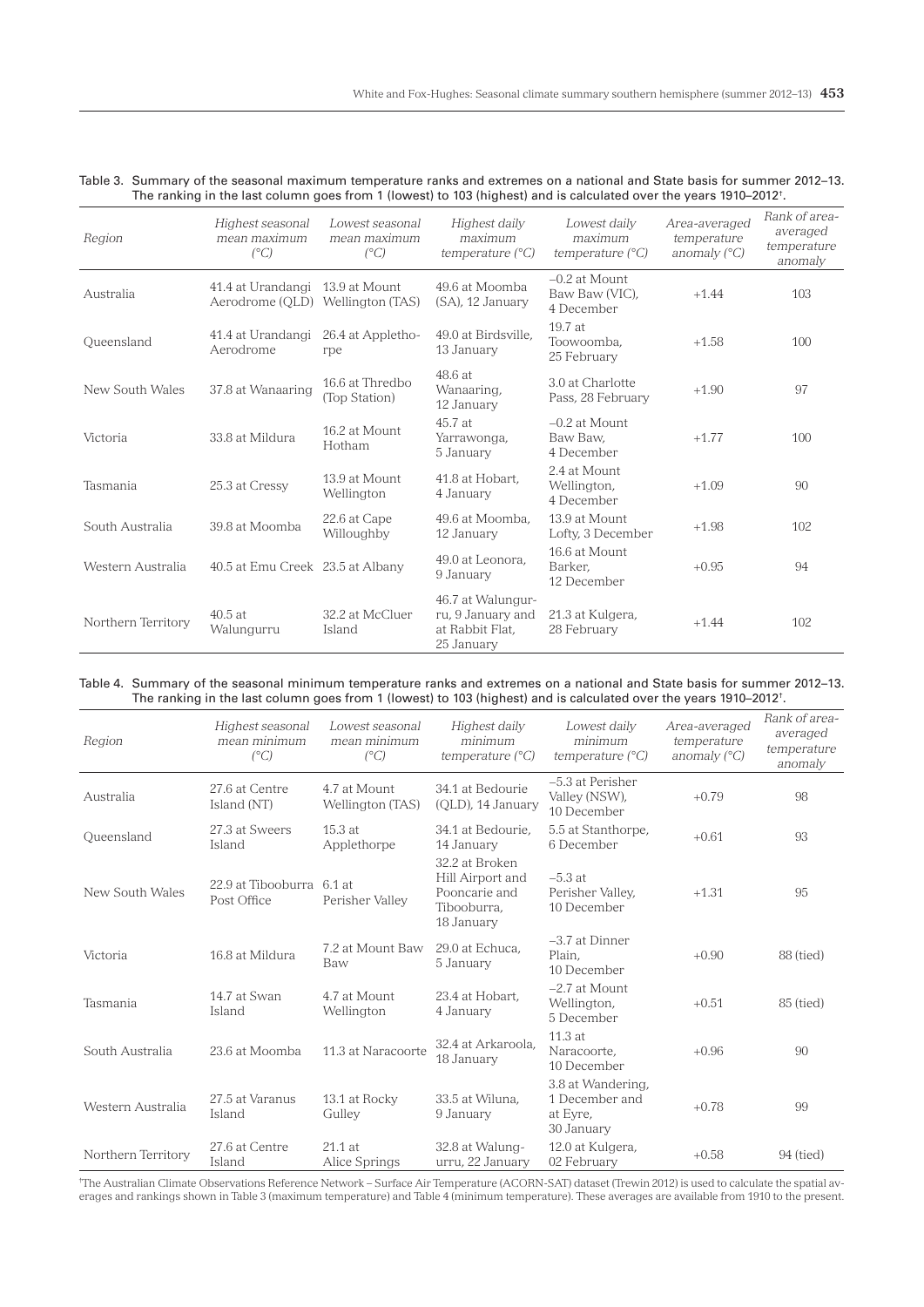| -Table 5. Percentage areas in different categories for summer 2012–13 temperature. Areas in 'decile 1' include those which are 'low- |
|--------------------------------------------------------------------------------------------------------------------------------------|
| est on record'. Areas in 'decile 10' include those which are 'highest on record'. Percentage areas of highest and lowest on          |
| record are given to two decimal places because of the small quantities involved; other percentage areas to one decimal               |
| place. Grid-point deciles calculated with respect to 1911–2012.                                                                      |

| Region             | Maximum temperature |          |           |                      | Minimum temperature |          |           |                      |
|--------------------|---------------------|----------|-----------|----------------------|---------------------|----------|-----------|----------------------|
|                    | Lowest on<br>record | Decile 1 | Decile 10 | Highest on<br>record | Lowest on<br>record | Decile 1 | Decile 10 | Highest on<br>record |
| Australia          | 0.00                | 0.00     | 58.80     | 5.34                 | 0.00                | 0.00     | 39.40     | 1.47                 |
| Oueensland         | 0.00                | 0.00     | 55.80     | 8.47                 | 0.00                | 0.00     | 22.30     | 0.00                 |
| New South Wales    | 0.00                | 0.00     | 60.70     | 0.00                 | 0.00                | 0.00     | 24.60     | 0.00                 |
| Victoria           | 0.00                | 0.00     | 92.10     | 0.00                 | 0.00                | 0.00     | 0.80      | 0.00                 |
| Tasmania           | 0.00                | 0.00     | 62.20     | 0.00                 | 0.00                | 0.00     | 0.00      | 0.00                 |
| South Australia    | 0.00                | 0.00     | 87.20     | 0.90                 | 0.00                | 0.00     | 19.40     | 0.00                 |
| Western Australia  | 0.00                | 0.00     | 35.80     | 5.10                 | 0.00                | 0.00     | 61.60     | 4.45                 |
| Northern Territory | 0.00                | 0.00     | 77.50     | 9.53                 | 0.00                | 0.00     | 52.80     | 0.11                 |

over a prolonged period primarily over the Pilbara region, including the State's highest daily total for the summer of 263.4 mm at Bamboo Creek on 28 February.

A summary of the rainfall ranks and extremes are shown in Table 1 for each State and Territory, with corresponding rainfall deciles (e.g. highest and lowest on record) provided in Table 2.

#### Drought

Below average rainfall between March and November 2012 across many parts of southern Australia caused short-term rainfall deficiencies in many regions, including southwestern and eastern Western Australia and much of South Australia (not shown). While summer 2012–13 rainfall totals eased the deficiencies in some regions (Table 2)—notably in southwest Western Australia—all States and Territories exhibited some areas with totals in the lowest ten per cent of rainfall records (serious deficiency), with all except Western Australia and Tasmania experiencing rainfall in the lowest five per cent of records (severe deficiency). Nationally, 7.4 per cent of Australia experienced serious deficiency, with two per cent severe deficiency. Victoria and the Northern Territory were particularly dry with 12.6 per cent and 11.2 per cent experiencing serious deficiency, 4.8 per cent and 4.8 per cent severe deficiency and 1.07 per cent and 0.46 per cent the lowest on record respectively. In contrast, 11.3 per cent of Western Australia experienced rainfall in the highest ten per cent of records (very much above average) and 2.29 per cent the highest on record.

## **Temperature**

Summer 2012–13 saw large parts of central and southern Australia impacted by persistent and widespread extreme maximum temperatures. Following an abnormally hot spring 2012, particularly for daily maximum temperatures (Reid 2013), and one of the most significant spring heatwaves on record that affected large parts of eastern Australia in the last week of November 2012 (see Special Climate Statement 41, Bureau of Meteorology 2012b), the unusually hot

conditions across Australia continued into summer 2012– 13. This extended period of extreme heat was exacerbated by dry conditions, which had been affecting much of Australia since the middle of 2012 (Pepler 2013, Reid 2013), and a delayed start to a weak Australian monsoon. Late December 2012 to mid-January 2013, in particular, observed a significant widespread heatwave event that affected most parts of the country, with many temperature records approached or broken across southern and central Australia (see Special Climate Statement 43, Bureau of Meteorology 2013b). The heatwave event commenced with a build up of extreme heat in southwestern Western Australia at the end of December 2012, as a high in the Bight and a trough near the west coast directed hot easterly winds over the region. From 31 December, the high pressure system shifted eastwards, bringing well above average temperatures across southern Western Australia. By 4 January 2013, the high pressure system had moved off eastern Australia, with northerly winds directing very hot air into the southeastern mainland and Tasmania, before the area of intense heat moved northeast as the high pressure system centred over the Tasman Sea and a low pressure trough directed hot northerly winds into western New South Wales and South Australia in the second week in January.

When averaged across Australia, maximum temperatures for summer 2012–13 were 1.44 °C above average, making it the warmest Australian summer on record based on observations since 1910–11 (Table 3). Individually, each State and Territory observed maximum area-averaged temperature anomalies greater than or equal to 0.95 °C for the summer, with New South Wales (1.90 °C, ranked 7th warmest) and South Australia (1.98 °C, ranked 2nd warmest) recording the highest anomalies (Table 3). South Australia also observed the highest daily maximum temperature in the country with 49.6 °C recorded at Moomba Airport on 12 January. All States and Territories observed their highest daily maximum values during January, corresponding with the persistent heatwave event that affected most of the country. Queensland and Tasmania recorded their second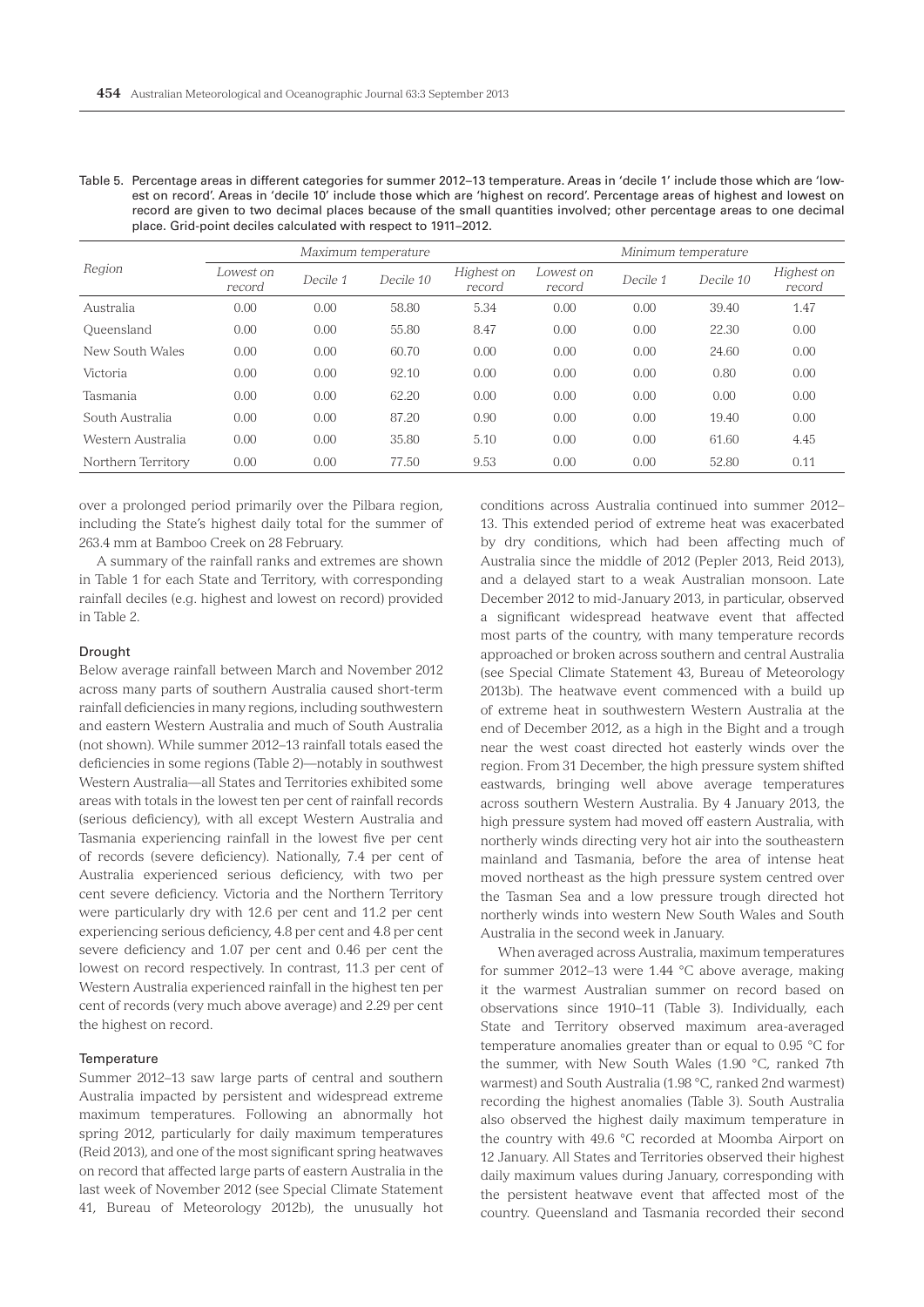highest area-averaged daily maximum temperatures, with Hobart observing its highest daily maximum temperature from 130 years of record (41.8 °C) on 4 January, breaking the previous record by 1.0 °C which is exceptional. The record temperatures in Tasmania also corresponded with bushfires in the southeast of the State. The lowest daily maximum temperature was −0.2 at Mount Baw Baw in Victoria on 4 December. Figure 18 shows the maximum temperature anomalies for summer 2012–13, relative to a reference period of 1961–1990. There was limited variation across the country with positive maximum temperature anomalies observed across almost all of the country, with the exception being a region in northwestern Western Australia. This is reflected in the maximum temperature deciles for the summer (Fig. 19, Table 5), calculated using monthly maximum temperatures from 1911 to 2012, showing the majority of Australia observed very much above average maximum temperatures, and in some regions highest on record temperatures. The exception was average to below average maximum temperature deciles observed across northwestern Western Australia and over parts of eastern Australia, which are well correlated with the above average to very much above average rainfall deciles observed in these regions during the summer (see earlier section).

Minimum temperatures were also exceptionally high during summer 2012–13. When averaged across the whole of Australia, minimum temperatures were 0.79 °C above average, ranking 6th warmest on record (Table 4). Similar to maximum temperatures, the high minimum temperatures were widespread. There was limited variability across the country (Fig. 20) with most regions seeing positive minimum temperature anomalies relative to a reference period of 1961–1990, and only limited areas across the northern half of the country observing negative anomalies. Each State and Territory observed positive minimum area-averaged temperature anomalies, with the highest anomaly in New South Wales (1.31 °C) and the lowest in Tasmania (0.51 °C) for the summer (Table 4). As with maximum temperatures, all States and Territories observed their highest daily minimum values during January. The minimum temperature deciles for the summer (Fig. 21, Table 5) show the majority of Australia observed above average minimum temperatures, and in some regions—notably central Australia and Western Australia—very much above average minimum temperatures. Exceptions were average to below average minimum temperature deciles observed across northeastern Queensland and parts of northern Western Australia. Of the highest daily minimum temperature recorded over the summer (Table 4), the highest was 34.1 °C, recorded at Bedourie in Queensland on 14 January. The lowest was 23.4 °C recorded at Hobart in Tasmania on 4 January, although this was Hobart's hottest January minimum on record.

A summary of the maximum and minimum temperature ranks and extremes for each State and Territory are provided in Tables 3 and 4 respectively, with corresponding maximum and minimum temperature deciles given in Table 5.

# Acknowledgments

The authors wish to thank Lorien Martin, Phillip Reid and Mike Pook for their assistance with some of the datasets and for providing comments and advice on earlier drafts of this paper.

## References

- Bureau of Meteorology. 2012a. Very heavy December rainfall in southwest Western Australia. *Special Climate Statement 42*, Bureau of Meteorology, Australia. Accessible via www.bom.gov.au/climate/current/ special-statements.shtml
- Bureau of Meteorology. 2012b. Extreme November heat in eastern Australia. *Special Climate Statement 41*, Bureau of Meteorology, Australia. Accessible via www.bom.gov.au/climate/current/special-statements. shtml
- Bureau of Meteorology. 2013a. Extreme rainfall and flooding in coastal Queensland and New South Wales. *Special Climate Statement 44*, Bureau of Meteorology, Australia. Accessible via www.bom.gov.au/climate/current/special-statements.shtml
- Bureau of Meteorology. 2013b. Extreme January heat. *Special Climate Statement 43*, Bureau of Meteorology, Australia. Accessible via www.bom.gov.au/climate/current/special-statements.shtml
- Donald, A., Meinke, H., Power, B., Maia, A.H.N., Wheeler, M.C., White, N., Stone, R.C. and Ribbe. J. 2006. Near-global impact of the Madden-Julian Oscillation on rainfall. *Geophys. Res. Lett., 33*, L09704.
- Hoerling, M.P., Kumar, A., Zhong, M. 1997. El Niño, La Niña, and the Nonlinearity of Their Teleconnections. *J. Clim., 10,* 1769–86.
- Imielska, A. 2011. Seasonal climate summary southern hemisphere (summer 2010–2011): second wettest Australian summer on record and one of the strongest La Niña events on record. *Aust. Met. Oceanogr. J., 61,* 241–51.
- Jones, D.A., Wang, W. and Fawcett, R.J. 2009. High-quality spatial climate datasets for Australia. *Aust. Met. Oceanogr. J., 58,* 233–48.
- Kuleshov, Y., Qi, L., Fawcett, R. and Jones, D. 2009. 'Improving preparedness to natural hazards: Tropical cyclone prediction for the southern hemisphere,' in: Gan, J. (Ed.), *Advances in Geosciences, Vol. 12 Ocean Science*, World Scientific Publishing, Singapore, 127–43.
- Martin, L. 2013. Seasonal climate summary southern hemisphere (autumn 2012): the transition from La Niña to neutral. *Aust. Met. Oceanogr. J., 63*, 249–59*.*
- Pepler, A. 2013. Seasonal climate summary southern hemisphere (winter 2012): Dry conditions return to Australia. Submitted to *Aust. Met. Oceanogr. J., 63,* 339–49.
- Reid, P. 2013. Seasonal climate summary southern hemisphere (spring 2012): warmer and dryer across much of Australia and a new southern hemisphere sea ice extent record. *Aust. Met. Oceanogr. J., 63,* 427–42*.*.
- Risbey, J.S., Pook, M.J., McIntosh, P.C., Wheeler, M.C. and Hendon, H.H. 2009. On the remote drivers of rainfall variability in Australia. *Mon. Weather Rev., 137,* 3233–53.
- Trewin, B.C. 2012. Techniques involved in developing the Australian Climate Observations Reference Network – Surface Air Temperature (ACORN-SAT) dataset. CAWCR Technical Report No. 49.
- Troup, A.J. 1965. The Southern Oscillation. *Q. J. R. Meteorol. Soc., 91,*  490–506.
- Webb, M. 2013. Seasonal climate summary southern hemisphere (summer 2011–12): a mature La Niña, strongly positive SAM and active MJO. *Aust. Met. Oceanogr. J., 62,* 335–49.
- Wheeler, M.C. and Hendon, H.H. 2004. An all-season real-time multivariate MJO Index: Development of an index for monitoring and prediction. *Mon. Weath. Rev., 132,* 1917–32.
- Wheeler, M.C., Hendon, H.H., Cleland, S., Meinke, H. and Donald, A. 2009: Impacts of the Madden-Julian oscillation on Australian rainfall and circulation. *J. Clim., 22,* 1482–98.
- Wolter, K. and Timlin, M.S. 1993. Monitoring ENSO in COADS with a seasonally adjusted principal component index. Proc. Of the 17th Climate Diagnostics Workshop, Norman, OK, NOAA/NMC/CAC, NSSL, Oklahoma Clim. Survey, CIMMS and the School of Meteorology, Univ. of